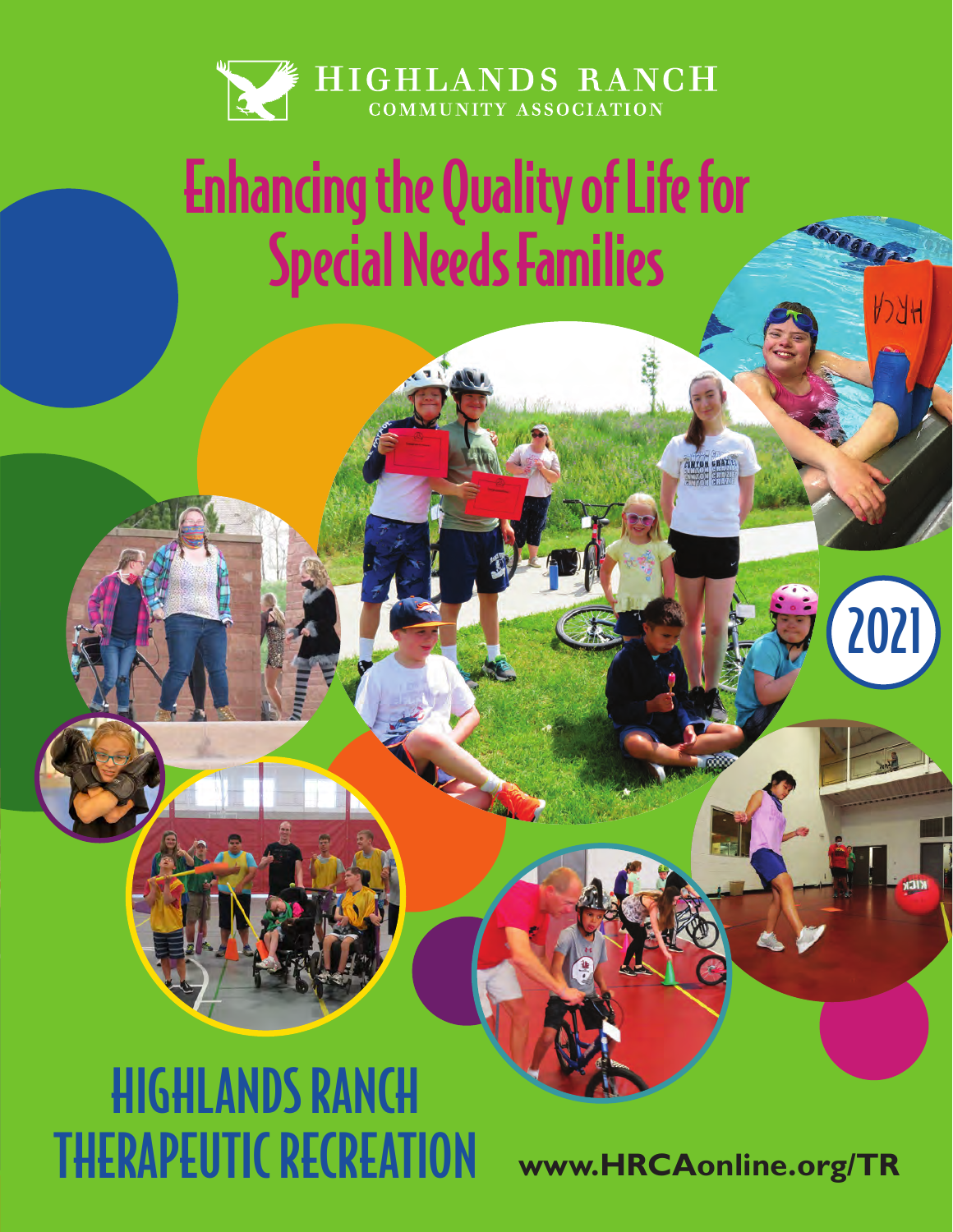



## Our Mission

The Therapeutic Recreation programs at the Highlands Ranch Community Association (HRCA) are intended to enhance the quality of life of individuals with special needs.

Classes, programs, and events are designed to help people explore leisure interests, develop skills, and have fun. Programs are facilitated by Certified Therapeutic Recreation Specialists and/or qualified staff. We provide a quality and compassionate community-based environment for participants of all ages and abilities. Our specialized services are offered to all ages, regardless of ability or disability.

## Our Goal

Our goal to challenge participants and support general independence, choice, self-determination, and self-confidence. We want each participant to enjoy recreation. We work towards social independence in a fun and safe environment, while encouraging a general sense of health, wellness, and improved quality of life.

## Programs and Services

The Therapeutic Recreation Programs at the HRCA are intended to enhance the quality of life of individuals with special needs.

## **Volunteer!**

Make a difference in the lives of our Special Needs families and decide to become a volunteer.



## **Scholarships**

Scholarships are available for participants who need financial assistance to join groups or for personal instruction.

## Individual Service **Plans**

A Therapeutic Recreation Individual Service Plan (ISP) is required to participate in Special Needs Programs. For new enrollees, an ISP must be completed before service begins and for all participants an annual update is required each year thereafter.



# www.HRCAonline.org/TR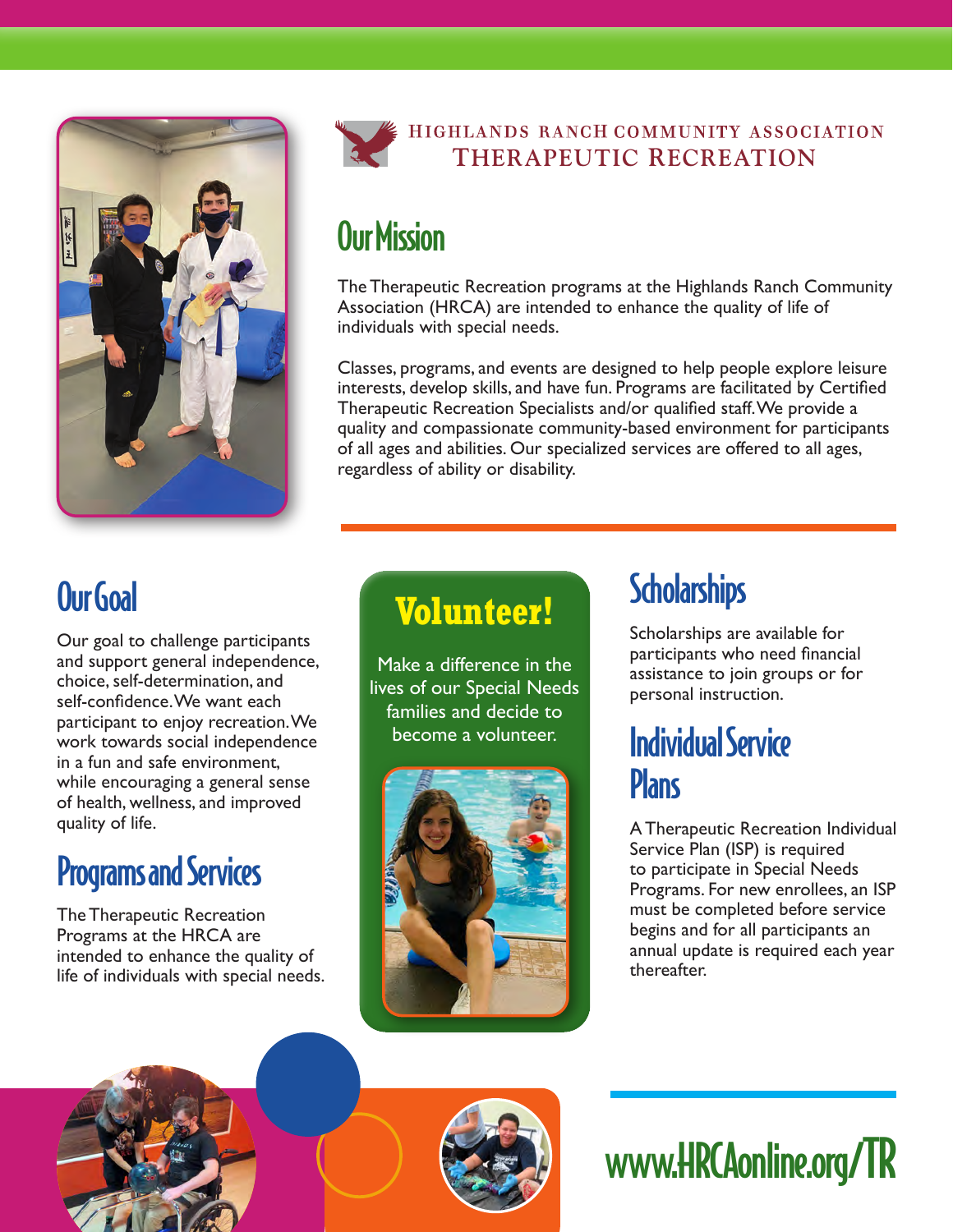## Special Needs Programs

Programs are facilitated by Certified Therapeutic Recreation Specialists and/or qualified staff. We have a variety of programs available including group and personal instruction. Programs may vary by season and are continually added and updated based on needs and interests.

We provide a quality and compassionate community-based environment.

### **Taekwondo**

Designed to help students improve balance, concentration, self-control, and confidence. This class is open to all ability levels. Belt testing is determined by our certified instructor and requires a separate fee.

### Hip Hop Dance

The focus of this class is a fun dance environment.

30

Unique Programs

& Services

\$14,000

Scholarships to date

## Sports Camp

Learn the skills necessary to play a variety of sports. Also learn the rules of the games, focusing on good sportsmanship and teamwork.

### **Swimming**

Learn water safety activities, blowing bubbles, and swimming skills

### Indoor Basketball and Soccer

Learn the skills to play Basketball and Soccer, the rules of the game, and good sportsmanship.

### Yoga

Come and experience a form of yoga that works to improve balance, focus, coordination, and strength. Learn poses to reduce fatigue, stiffness and stress and stimulate the motor and sensory areas of the brain. Wheelchair accessible, all levels of mobility welcome.



## Sensory Friendly Events:

Come and experience a community event in your own small sensory friendly time.

*Hometown Holiday* - Join the community Christmas celebration with a special ride with Santa on the wagon and front of the line for that special photo with Santa.

*Highlands Ranch Pioneer Days* - Special days experiences celebrating our Colorado history.



# Special Olympics Program:

- Basketball in the winter
- Swim team in the spring
- Tennis in the summer
- Bowling in the fall



**Participants** 580 Individual

**Participants** 

208

Family